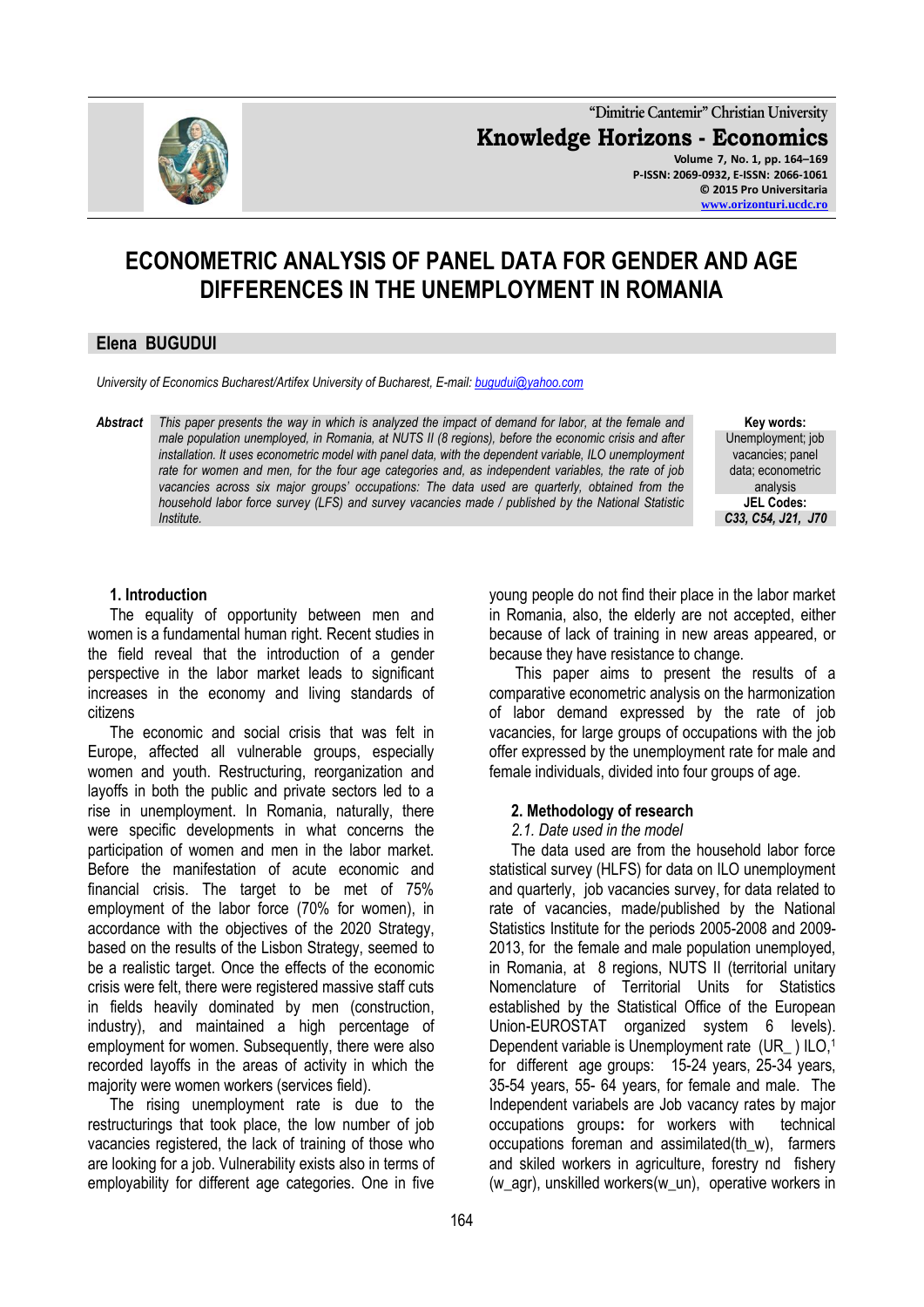services, trade and assimilated (w\_srv), civil servants (w\_cs), specialists with intellectual and scientific occupations( spc).

#### *2.2. Descriptive Statistics*

The analysis shows that in the period 2009 2013, there is an increase in the unemployment rate in both women and men of all ages. The unemployment rate for women between 15 and 24 years exceeds unemployment rate for men, a situation not found in the other age groups. Note that although unemployment

among women is lower than among men, there is a higher rate of increase among women after 2009. It is worrying that youth unemployment is high during the crisis; there were values of 42%. Unemployment among older people is low, but it must be considered also the method for calculating the unemployment rate (the number of unemployed relative to the total number of active persons in that age group). Econometric analysis shows which are the possibilities for a person to find a job in the field in which they have skills and competencies.

|           | UR    |      | UR   |       | UR    |      | UR    |      |
|-----------|-------|------|------|-------|-------|------|-------|------|
|           | 15 24 |      |      | 25 34 | 35 54 |      | 55 64 |      |
| 2005-2008 |       | M    |      | M     |       | M    |       | М    |
| Mean      | 18.5  | 20.4 | 5.9  | 7.7   | 4.6   | 5.6  | 1.4   | 3.7  |
| Median    | 17.8  | 20.6 | 5.7  | 7.7   | 4.5   | 5.8  | 1.1   | 3.1  |
| Maximum   | 32.4  | 32.8 | 12.3 | 13.9  | 8.7   | 10.6 | 4.9   | 12.1 |
| Minimum   | 4.0   | 8.8  | 0.1  | 1.8   | 0.7   | 1.7  | 0.2   | 0.2  |
| 2009-2013 |       |      |      |       |       |      |       |      |
| Mean      | 23.1  | 22.8 | 7.1  | 8.8   | 5.1   | 5.7  | 2.2   | 4.6  |
| Median    | 22.3  | 22.3 | 6.8  | 8.5   | 4.6   | 5.8  | 2.0   | 4.2  |
| Maximum   | 42.3  | 42.1 | 15.9 | 17.6  | 9.4   | 10.8 | 7.8   | 14.5 |
| Minimum   | 6.8   | 5.8  | 0.8  | 3.2   | 2.4   | 1.8  | 0.2   | 0.4  |

Table no 2 shows an image of the rate of job vacancies in the periods 2005-2008 and 2009- 2013. It shows a major decrease of the rate of job vacancies for all the occupations, especially for operative workers in services (20% compared to the previous period. We

meet the smallest decline at the rate of job vacancies for specialists in different fields (43%), but also for unskilled workers. Moreover, the highest demand of jobs is to be found in the IT field.

| JVR       |            |                 |         |         |               | JVR       |            |                 |         |         |         |
|-----------|------------|-----------------|---------|---------|---------------|-----------|------------|-----------------|---------|---------|---------|
| 2005-2008 | <b>SPC</b> | <b>SRV</b><br>W | W<br>UN | TН<br>W | AG            | 2009-2013 | <b>SPC</b> | <b>SRV</b><br>W | UN<br>W | W<br>TH | W<br>AG |
| Mean      | ، ۱        | 2.9             | 1.9     | ს.      | . 9           | Mean      | 0.8        | 0.6             | 0.8     |         | 0.6     |
| Median    | ا .4       | 2.8             | ı.o     | 5.0     | $\mathcal{A}$ | Median    |            | 0.5             | 0.i     | 2.0     | 0.4     |
| Maximum   | 3.3        | 4. .            | 3.9     | 8.0     | 10.ა          | Maximum   | 3.8        | –<br>1.7        | 1.9     | 4.5     | 4.8     |
| Minimum   | 0.4        | $\overline{2}$  | 0.5     | 2.5     | 0.06          | Minimum   | 0.3        | 0.1             | 0.2     | 0.8     | 0.03    |

*Table 2*. Descriptive Statistics for job vacancies rate<sup>2</sup>

After 2009, in Romania, the employment rate decreased (from 65.7% for men and 52.5% for women in 2008 to 65.2% for men 52% for women in 2009), rebounding after 2012, reaching out to 67.8%, respectively, 53%, in the second semester of 2014; unemployment has increased slightly, from 7% to 8% for men and from 5% to 6.5% for women. It is worrying that unemployment among women recorded a higher growth rate. After 2009, the number of vacancies on the total economy fell by 60% compared to 2008. The occupations for which were recorded the largest decreases were: 65% unskilled workers, skilled workers in technical activities 61%.

#### *2.3. Econometric analysis*

The models used in this analysis are Panel data. The advantages of this analysis highlighted by Baltagi (2004) are: the panel data estimation techniques, explicitly consider the heterogeneity of classes , allowing the expression of individual specificity. By combining the time series with cross sectional data (cross), the data panel model provides "more informative data, more variability, less collinearity between variables, more degrees of freedom and more efficiency." [2]By studying repeated observations on cross-sectional data, panel data are more suitable for studying the dynamics of change. The Panel data can better detect and measure the effects which cannot be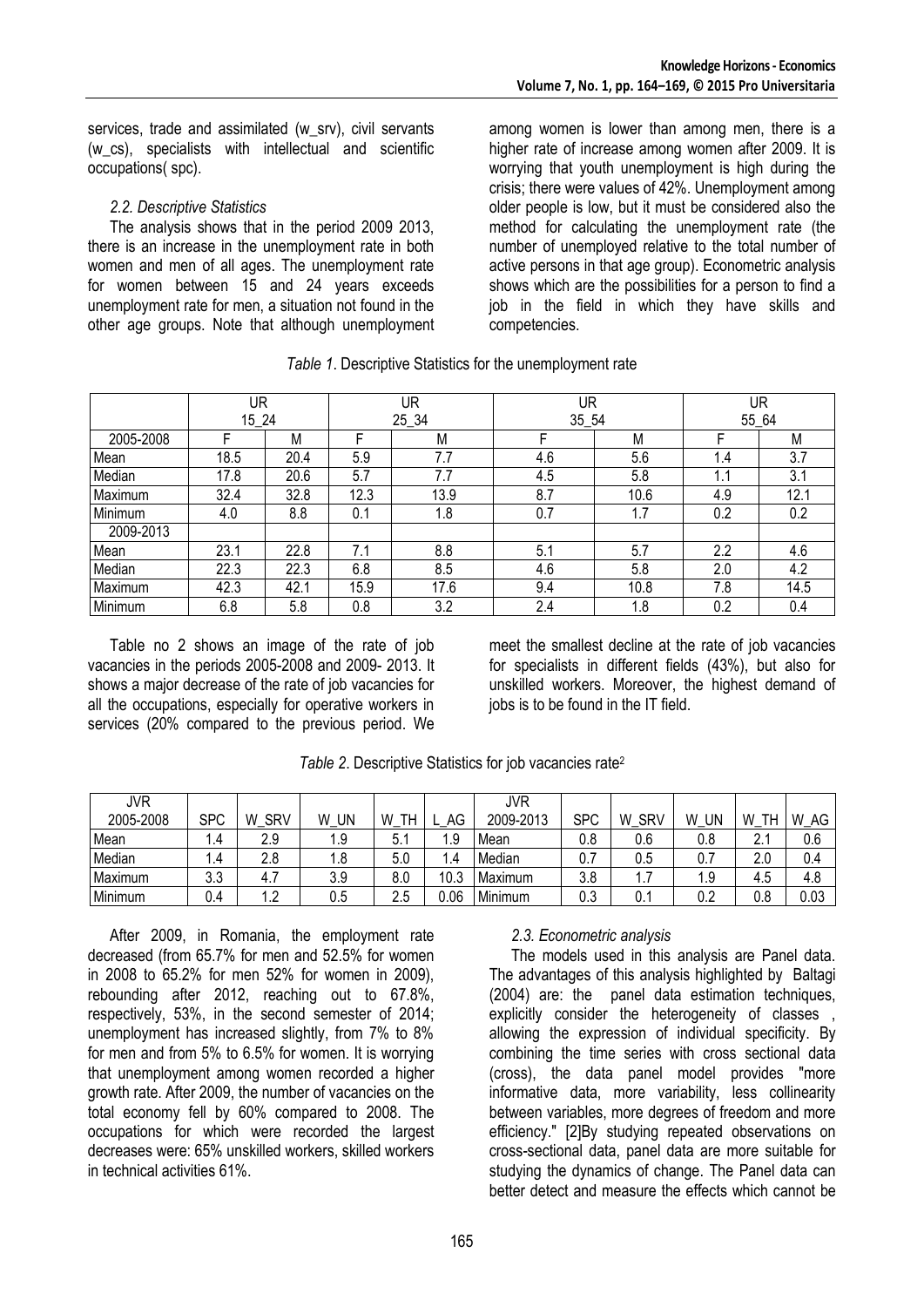seen only in cross-section or in the time series (Unemployment, income, vacancies and labor mobility are better studied with panel data.The Panel data allow the study of more complicated models regarding the behavior of different features. The data panel gives the advantage to pool different units in a unified approach.

A first step in the preparation of the data series to be introduced in econometric models (in number 16). Is the verification of the stationarity and nonstationarity of time series. Eviews software enables the application of the tests, Summary, Augmented Dickey-Fuller well (ADF test), Philips-Perron (testulPP) Hadri, to verify the existence of the unit root that confirms the non stationary series. After applying the ADF tests, we found that the unemployment rate for all age groups, women and men, for the two periods are stationary series (p-value> 0.05).. For the series of job vacancies rate there was found non-stationarity in the first level, only for technical occupations in the period 2005-2008 and for the other series there was found stationarity.

|                                                                                         | IPS panel unit root test                               |                            |               |                            |  |  |  |  |  |
|-----------------------------------------------------------------------------------------|--------------------------------------------------------|----------------------------|---------------|----------------------------|--|--|--|--|--|
| Variables                                                                               |                                                        | 2005-2008                  | 2009-2013     |                            |  |  |  |  |  |
|                                                                                         | Level                                                  | 1 <sup>st</sup> difference | Level         | 1 <sup>st</sup> difference |  |  |  |  |  |
| <b>SPC</b>                                                                              | 52.0310                                                |                            | 63.7253       |                            |  |  |  |  |  |
|                                                                                         | $(0,0000)$ **                                          |                            | $(0,0000)^*$  |                            |  |  |  |  |  |
| W SRV                                                                                   | 51,5539                                                |                            | 32.8093       |                            |  |  |  |  |  |
|                                                                                         | $(0.0001)$ **                                          |                            | $(0,0078)$ ** |                            |  |  |  |  |  |
| W UN                                                                                    | 66,1354                                                |                            | 75,3571       |                            |  |  |  |  |  |
|                                                                                         | $(0,0000)$ **                                          |                            | $(0,0000)$ ** |                            |  |  |  |  |  |
| W TH                                                                                    | 23.7229                                                | 82,5515                    |               | 92.5266                    |  |  |  |  |  |
|                                                                                         | $(0,0000)$ **                                          | $(0,0957)^*$               |               | $(0,0000)$ **              |  |  |  |  |  |
| W AG                                                                                    | 74,7245                                                |                            | 61.0076       |                            |  |  |  |  |  |
|                                                                                         | $(0,0000)$ **                                          |                            | $(0.0000)^*$  |                            |  |  |  |  |  |
| W CS                                                                                    | 31,5417                                                |                            | 59.5507       |                            |  |  |  |  |  |
|                                                                                         | $(0,0030)$ **                                          |                            | $(0.0000)^*$  |                            |  |  |  |  |  |
| P-values are in parenthesis. *, and ** show significance at 10%, respectively 1% level. |                                                        |                            |               |                            |  |  |  |  |  |
|                                                                                         | The Null hypothesis is that series are non stationary. |                            |               |                            |  |  |  |  |  |

The econometric model was estimated for each dependent variable, using the method of least squares for panel data (Pooled OLS, fixed effects (factors) model (FEM) and random effects (factors) model (REM), with the package EViews program.

The econometric test that establishes the available model for use, between FEM and REM is the Hausman test. Nevertheless, estimating models for the three variants, we obtained very close values.

# *2.4. Results and interpretation*

The equation, for the econometric model panel used is:

$$
UR_{it}^{F/M} = a_0 + a_1 TH - W + a_2 AG - W + a_3 SRV - W + a_4 CS - W + a_5 UN - W + a_6 SPC + \alpha_i + \beta_t + \varepsilon_{it}
$$
(1)

The dependent variable is  $\textit{UR}^{F\!/\!\!/_{\\!M}}_i =$  unemployment rate for the j age group, in the region i, at the time t, for famel oder male.

The independent variables are the rate of vacancies (JVS) in the region i, at time t, for the six major categories of occupations

 $a_0...a_6 =$  The coefficients (parameters) of the model,

 $\alpha_i$ <sup>=</sup> Individual effects

 $\beta_{\scriptscriptstyle t}$  = Period-specific effects

 $\varepsilon_{it}$  = Individual random effects, in period t  $j = 1-4$ ,  $i = 1-8$ ,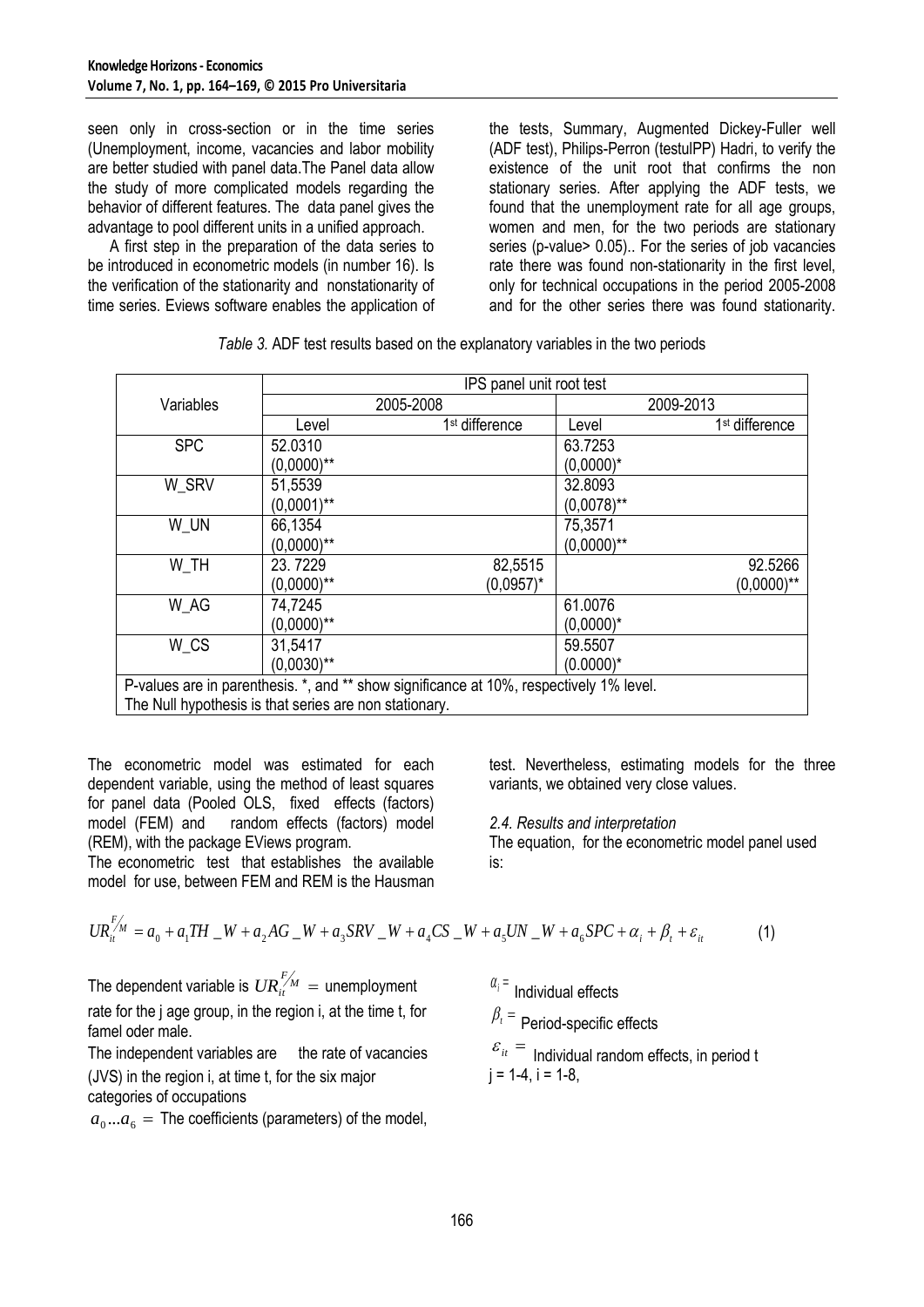| Variables/ age/gender          | 15-24         |             | 25-34         |             | 35-54         |             | 55-64         |             |
|--------------------------------|---------------|-------------|---------------|-------------|---------------|-------------|---------------|-------------|
|                                | <b>FEMALE</b> | <b>MALE</b> | <b>FEMALE</b> | <b>MALE</b> | <b>FEMALE</b> | <b>MALE</b> | <b>FEMALE</b> | <b>MALE</b> |
| TH_W                           | $0,94*$       |             | $0,52**$      | $0.51**$    |               |             |               |             |
| AG_W                           | $-1,11***$    |             |               |             |               |             |               |             |
| SRV_W                          | $2,10*$       |             |               |             | $0.56*$       |             |               |             |
| CS_W                           |               |             | $-0.87**$     |             | $-0,58**$     | $0.59**$    |               |             |
| UN W                           |               |             |               |             |               |             |               |             |
| <b>SPC</b>                     |               |             |               |             |               |             | $-0,73**$     |             |
| Adjusted R-squared             | 0,49          | 0,30        | 0,48          | 0,45        | 0,56          | 0,56        | 0,29          | 0,39        |
| <b>Probability F-statistic</b> | 0.000         | 0.000       | 0.000         | 0.000       | 0.000         | 0.000       | 0.000         | 0.000       |
| Observations                   | 120           | 120         | 120           | 120         | 120           | 120         | 120           | 118         |

\* Sow significance at 10% \*\*Sow significance at 5%

In the results of the analysis, we see indeed, that a lower unemployment rate for women can be justified by a better correlation between supply and demand of jobs. For the period before the crisis, the age group 15- 24 years, we observe a significant influence statistically speaking of jobs for workers with technical occupations, agricultural workers and operators' workers in services in the case of women. For the age group 25-34 years, we meet two groups of occupations statistically

significant for women and only one (th\_w) for male. The same situation we also meet for the age group 35-54 years. For the age group 55-64 years only women were requested (statistically significant) for occupations that led to a decrease in the unemployment rate- specialists in various fields. Note that, the most hiring's were made in the field of civil servantes for women in the age group 25-54 years.

| Table 5. The econometric estimation results for 2009-2013 |
|-----------------------------------------------------------|
|-----------------------------------------------------------|

| Variables/ age/gender   | 15-24         |             | 25-34         |             | 35-54         |             | 55-64         |             |
|-------------------------|---------------|-------------|---------------|-------------|---------------|-------------|---------------|-------------|
|                         | <b>FEMALE</b> | <b>MALE</b> | <b>FEMALE</b> | <b>MALE</b> | <b>FEMALE</b> | <b>MALE</b> | <b>FEMALE</b> | <b>MALE</b> |
| TH_W                    |               |             |               |             | $-0.46**$     |             | $-0.87**$     | $-0.94*$    |
| AG_W                    |               |             | $-0.88**$     |             |               | $-0.57**$   |               |             |
| SRV_W                   | $-6.3**$      |             |               |             |               |             |               |             |
| CS_W                    |               | $-3.12*$    |               | $-1,48*$    | $-0.65*$      | $-1,11***$  |               |             |
| UN W                    |               |             |               |             | $0.70**$      |             |               |             |
| <b>SPC</b>              |               |             |               |             |               |             |               |             |
| Adjusted R-squared      | 0,61          | 0,63        | 0,58          | 0,52        | 0,68          | 0,59        | 0,38          | 0,31        |
| Probability F-statistic | 0.000         | 0.000       | 0.000         | 0.000       | 0.000         | 0.000       | 0.000         | 0.000       |
| Observations            | 135           | 135         | 135           | 135         | 135           | 128         | 124           | 135         |

\* Sow significance at 10% \*\*Sow significance at 5%

For the age groups 15-24 years :For female: UR, mean is 23.1%, maximum is 42.3%, The vacancies which significantly influenced the change of unemployment rate, were for: *operative workers in services, trade and assimilated (-6.3);*For male: UR, mean is 22.8%, maximum 42.1%, The vacancies which significantly influenced the change of unemployment rate, were for *civil servants (-3,12) .* For the age groups 25-34 years *:* For female: UR, mean is 7.1%, maximum is 15.9%, The vacancies which significantly influenced the change of unemployment rate were for: *agriculture workers (-0,88)*For male: UR, mean is 8,8%, maximum 17,6%, The vacancies which significantly influenced the change of unemployment rate were for*, civil servants (-*

*1,48)* For the age groups 35-54 years: For female: UR, mean is 7.1%, maximum is 15,9%, JVR: *workers with technical occupation (-0,46),* For male: UR, mean is 8,8%, maximum 17,6%, The vacancies which significantly influenced the change of unemployment rate *were for, civil servants (-1,48).* For the age groups 55-64 years*:* For female: UR, mean is 2,2%, maximum is 4,6%, JVR: workers with industrial occupation (-0,46), For male: UR, mean is 7,8%, maximum 14,5 %, The vacancies which significantly influenced the change of unemployment rate, were for, civil servants(-1,48).

The estimators obtained by applying the models with panel data for the period after 2009 shows that a smaller number of occupations responded to the labor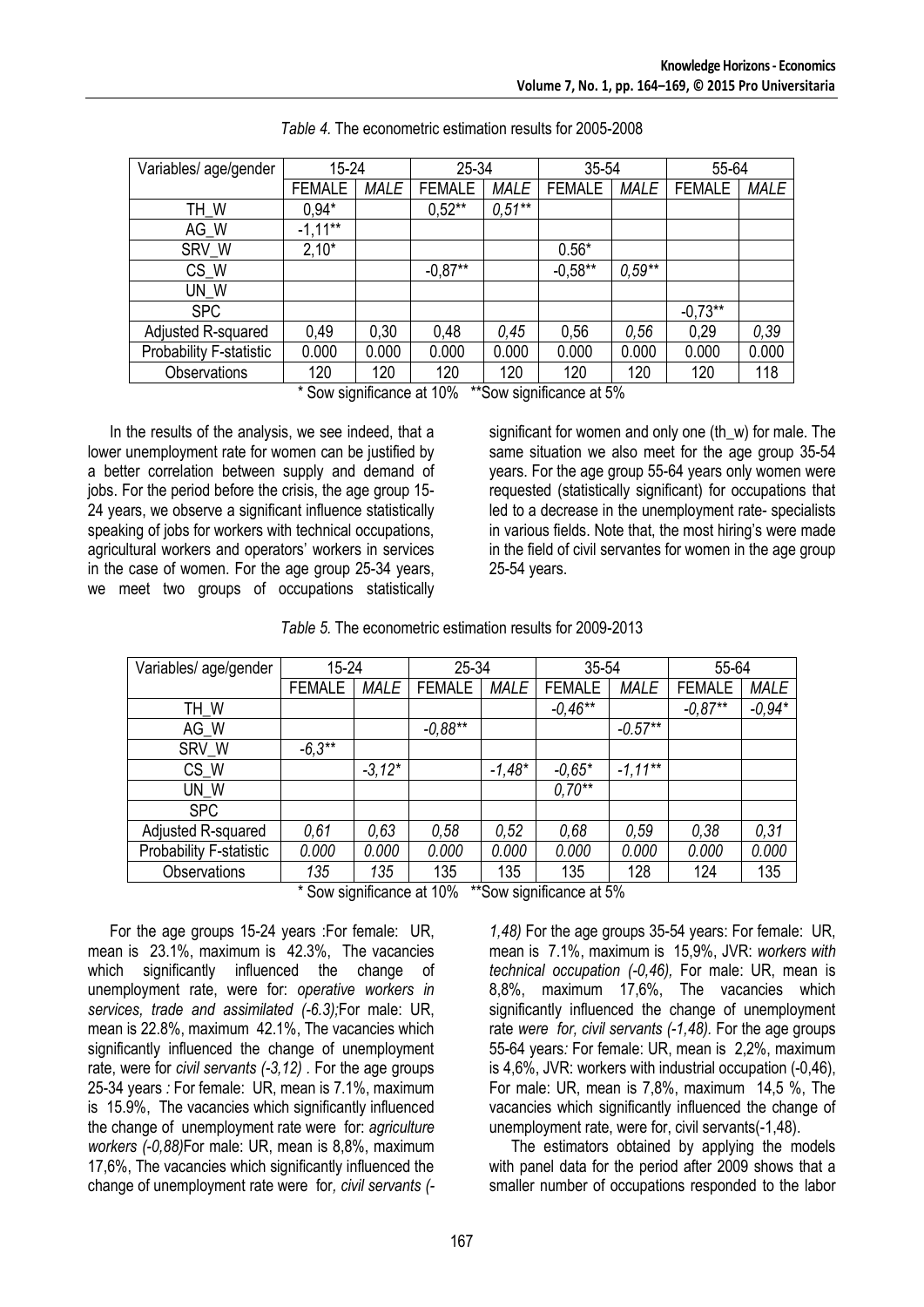demand (hence a higher unemployment rate). Note that almost all coefficients obtained show an inverse relationship between unemployment and JVR.

#### **4. Conclusions**

The analysis highlights a change in the employers behavior after the installing of the economic crisis in Romania, a poor harmonization of demand and supply of labor, due to economic restructuring and poor adaptability of the system of education and continuous training for the needs of society. The occupations required by employers and leading to a significant decrease of the unemployment rate are in the technical field and the services, before the crisis, and after the 2009 in the services field. In what concerns the unemployment among women versus men unemployment, unemployment among women is lower compared to unemployment among men, both before and after the economic crisis, with the exception of the 15-24 age group, where unemployment is higher for women than for men. The analysis shows a better harmonization between the expectations and the realities of the labor market (UR/JVR) for women, which explains in part the lower unemployment rate. A special position in the labor market is occupied by young people (women and men) for which the unemployment rate is around 21%, but also the elderly, even though the unemployment is low (2.2% for women and 4.6% for men), they are not included in the jobs offered by employers. As such, age and gender are two dimensions of unemployment for which, in Romania, there are not large differences.

#### **Acknowledgement**

*"This work was cofinanced from the European Social Fund through Sectoral Operational Programme Human Resources Development 2013-2020, project number POSDRU 159/1.5/S/134197 "Performance and excellence in doctoral and postdoctoral research in Romanian economics science domain"*

### **References**

- 1.Arrelano M., (2003), Panel Data Econometrics. Oxford University Press.
- 2. Baltagi, B.H (2005), Econometric Analysis of Panel Data, 3rd ed., John Wiley & Sons, West Sussex,
- 3. Bourbonnais R., (2009), Économétrie, Dunod, Paris
- 4. Della Lee Sue,(2008) "Unemployment Index: A Multidimensional Measure Of Labor Market Efficiency"
- 5. Greene W.H., (2011), Econometric Analysis, 7th ed., Prentice Hall
- 6. Gujarati, D. (2004), Basic Econometrics, McGraw-Hill, New York
- 7. Jula D., Jula N.-M., (2013), The econometrics of time series, Mustang, Bucharest
- 8. Necula C., (2010a), Basic Econometrics, Master DOFIN

9. Peter A. Diamond Ayşegül Şahin(2014) -Shifts in the Staff Report No. 687, Federal Reserve Bank of New York Staff ReportsRonald

- 10. Wooldridge J.M., (2010), Econometric Analysis of Cross-Section and Panel Data. 2nd ed., MIT Press
- \*\*\*National Institute of Statistics, 2014, Tempo online, https://statistici.insse.ro/shop/

Dependent Variable: UR\_25\_34? Method: Pooled Least Squares Date: 04/09/15 Time: 18:32 Sample (adjusted): 2005Q2 2008Q4 ncluded observations: 15 after adjustments Cross-sections included: 8 Total pool (balanced) observations: 120 Variable Coefficient Std. Error t-Statistic Prob. C 9.201628 1.500836 6.131004 0.0000 W\_AG? | 0.173979 | 0.178200 | 0.976315 | 0.3311 D(W\_TH?) 0.524730 0.208604 2.515440 0.0134 W\_UN? -0.304299 0.433547 -0.701883 0.4843 W\_SRV? 0.673394 | 0.477872 | 1.409150 | 0.1617 CS? -0.873898 | 0.436839 | 2.000502 | 0.4480 0.4480 | 0.436839 | 0.4480 0.0480 0.0480 0.0480 0.0480 0.0480 0.0 SPC? -0.649850 | 0.442640 | -1.468125 | 0.1450 | -1.5769 | 0.1450 | -1.468125 | -0.1450 Fixed Effects (Cross) NORD\_VEST--C -2.359383 CENTRU--C 0.337641 NORD EST--C -2.033953 SUD\_EST--C 0.717947 SUD\_MUNTENIA--C 3.336640 BUC\_ILFOV--C -0.989201 SUD\_VEST--C VEST--C 1.030978

**ANNEX**